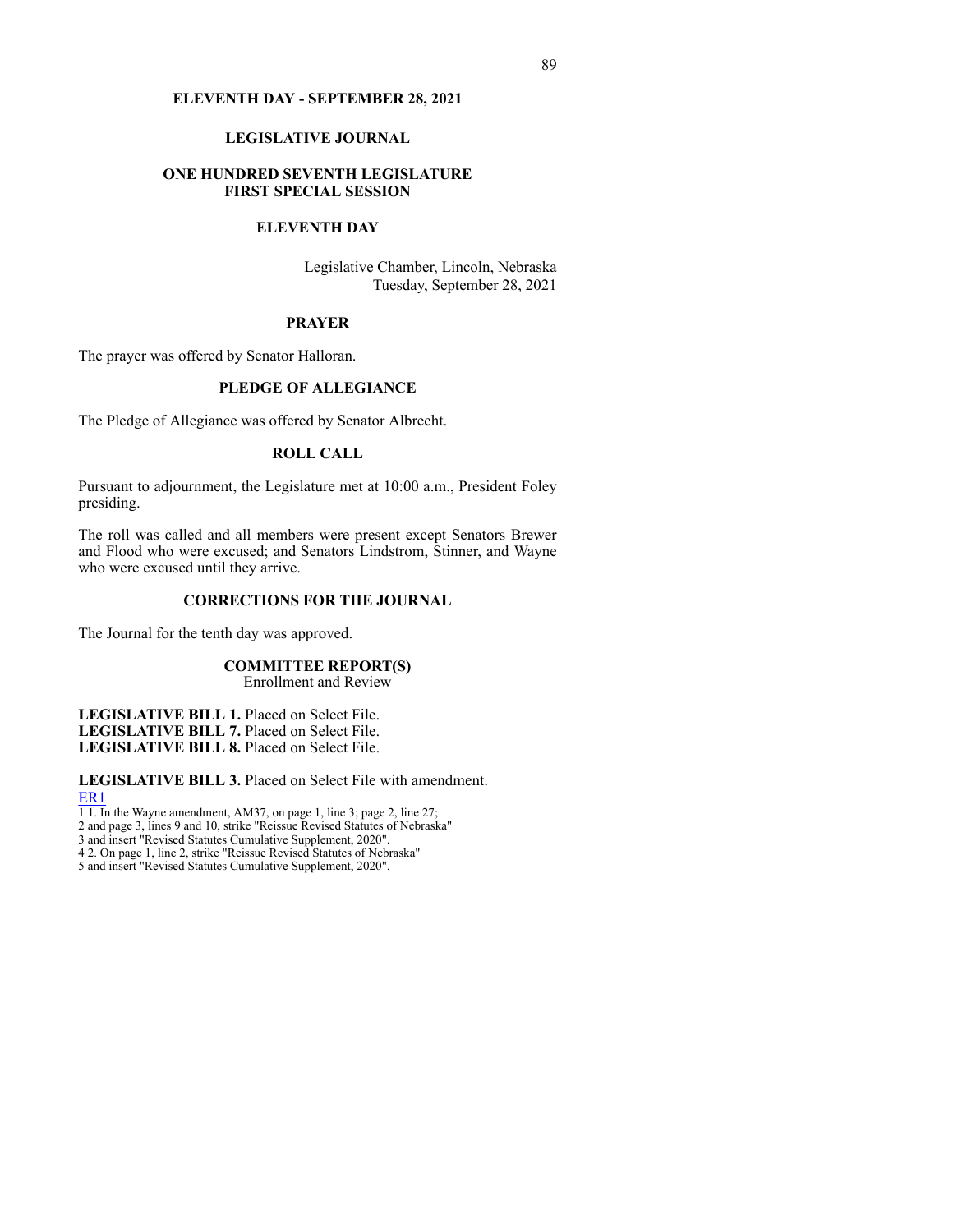# 90 LEGISLATIVE JOURNAL

(Signed) Terrell McKinney, Chairperson

#### **SELECT FILE**

**LEGISLATIVE BILL 1.** Senator M. Hansen offered the following motion: [MO7](https://www.nebraskalegislature.gov/FloorDocs/107/PDF/AM/MO7.pdf) Recommit to Redistricting Committee.

Senator Wayne offered the following motion: [MO8](https://www.nebraskalegislature.gov/FloorDocs/107/PDF/AM/MO8.pdf) Bracket until September 30, 2021.

Senator Wayne withdrew his motion to bracket.

Senator M. Hansen offered the following motion: **[MO9](https://www.nebraskalegislature.gov/FloorDocs/107/PDF/AM/MO9.pdf)** Bracket until September 30, 2021.

Pending.

### **RECESS**

At 12:00 p.m., on a motion by Senator Aguilar, the Legislature recessed until 1:30 p.m.

# **AFTER RECESS**

The Legislature reconvened at 1:30 p.m., President Foley presiding.

#### **ROLL CALL**

The roll was called and all members were present except Senators Brewer and Flood who were excused; and Senators Bostar, Groene, B. Hansen, McDonnell, Stinner, and Wayne who were excused until they arrive.

### **SELECT FILE**

**LEGISLATIVE BILL 1.** Senator M. Hansen withdrew his motion, [MO9](https://www.nebraskalegislature.gov/FloorDocs/107/PDF/AM/MO9.pdf), found in this day's Journal, to bracket until September 30, 2021.

Senator M. Hansen withdrew his motion, [MO7](https://www.nebraskalegislature.gov/FloorDocs/107/PDF/AM/MO7.pdf), found in this day's Journal, to recommit to committee.

Senator M. Cavanaugh requested a machine vote on the advancement of the bill.

Advanced to Enrollment and Review for Engrossment with 29 ayes, 10 nays, 3 present and not voting, and 7 excused and not voting.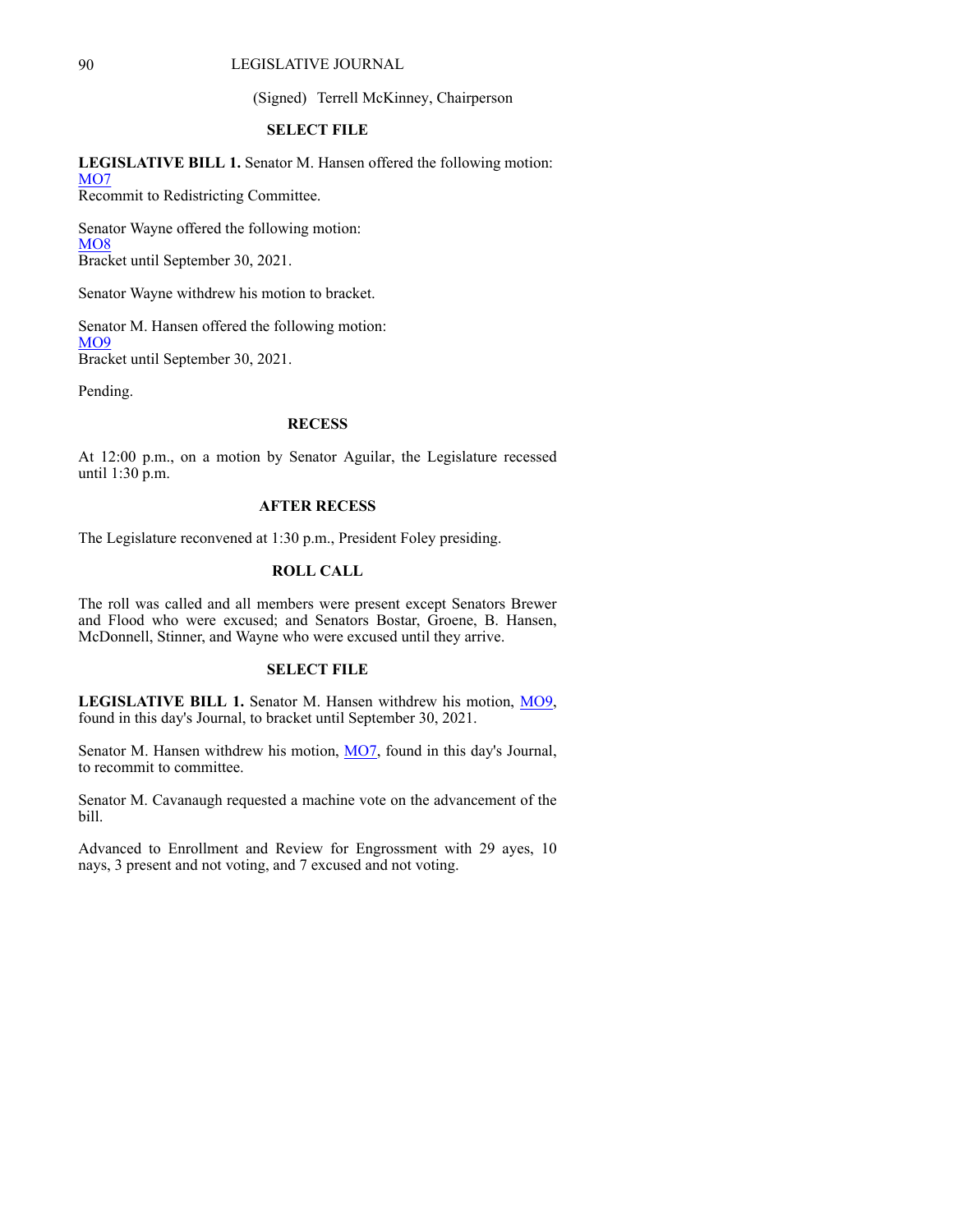# **LEGISLATIVE BILL 3.** [ER1](https://www.nebraskalegislature.gov/FloorDocs/107/PDF/AM/ER1.pdf), found in this day's Journal, was adopted.

Senator M. Hansen offered the following amendment: [FA1](https://www.nebraskalegislature.gov/FloorDocs/107/PDF/AM/FA1.pdf)

Strike Section 2, and number the remaining sections accordingly.

Senator M. Hansen withdrew his amendment.

Senator Linehan offered the following amendment: [AM43](https://www.nebraskalegislature.gov/FloorDocs/107/PDF/AM/AM43.pdf)

| (Amendments to AM37)                                                 |
|----------------------------------------------------------------------|
| 1 1. On page 1, strike lines 13 through 27 and insert "LEG21-39006,  |
| 2 LEG21-39006-1, LEG21-39006-2, LEG21-39006-2A, LEG21-39006-3,       |
| 3 LEG21-39006-4, LEG21-39006-5, LEG21-39006-6, LEG21-39006-7,        |
| 4 LEG21-39006-8, LEG21-39006-9, LEG21-39006-10, LEG21-39006-11,      |
| 5 LEG21-39006-12, LEG21-39006-13, LEG21-39006-14, LEG21-39006-15,    |
| 6 LEG21-39006-15A, LEG21-39006-16, LEG21-39006-16A, LEG21-39006-17,  |
| 7 LEG21-39006-18, LEG21-39006-19, LEG21-39006-19A, LEG21-39006-20,   |
| 8 LEG21-39006-21, LEG21-39006-22, LEG21-39006-22A, LEG21-39006-23,   |
| 9 LEG21-39006-24, LEG21-39006-25, LEG21-39006-26, LEG21-39006-27,    |
| 10 LEG21-39006-28, LEG21-39006-29, LEG21-39006-30, LEG21-39006-30A,  |
| LEG21-39006-31, LEG21-39006-32, LEG21-39006-32A, LEG21-39006-33,     |
| 12 LEG21-39006-33A, LEG21-39006-34, LEG21-39006-34A, LEG21-39006-35, |
| 13 LEG21-39006-36, LEG21-39006-37, LEG21-39006-38, LEG21-39006-38A,  |
| 14 LEG21-39006-39, LEG21-39006-40, LEG21-39006-40A, LEG21-39006-40B, |
| 15 LEG21-39006-41, LEG21-39006-41A, LEG21-39006-41B, LEG21-39006-42, |
| 16 LEG21-39006-42A, LEG21-39006-43, LEG21-39006-44, LEG21-39006-44A, |
| LEG21-39006-45, LEG21-39006-46, LEG21-39006-47, LEG21-39006-48, and  |
| 18 LEG21-39006-49".                                                  |
| 19 2. On page 2, strike beginning with "LEG21-39005-45" in line 1    |
|                                                                      |

20 through "LEG21-39005-49" in line 2.

The Linehan amendment was adopted with 32 ayes, 2 nays, 10 present and not voting, and 5 excused and not voting.

Senator Clements offered the following amendment: [AM40](https://www.nebraskalegislature.gov/FloorDocs/107/PDF/AM/AM40.pdf)

(Amendments to AM37) 1 1. On page 1, strike lines 13 through 27 and insert "LEG21-23002, 2 LEG21-23002-1, LEG21-23002-1A, LEG21-23002-2, LEG21-23002-2A, 3 LEG21-23002-3, LEG21-23002-4, LEG21-23002-5, LEG21-23002-6, 4 LEG21-23002-7, LEG21-23002-8, LEG21-23002-9, LEG21-23002-10, 5 LEG21-23002-11, LEG21-23002-12, LEG21-23002-13, LEG21-23002-14, 6 LEG21-23002-15, LEG21-23002-15A, LEG21-23002-16, LEG21-23002-16A, 7 LEG21-23002-17, LEG21-23002-17A, LEG21-23002-18, LEG21-23002-19, 8 LEG21-23002-19A, LEG21-23002-20, LEG21-23002-21, LEG21-23002-22, 9 LEG21-23002-22A, LEG21-23002-23, LEG21-23002-23A, LEG21-23002-23B, 10 LEG21-23002-24, LEG21-23002-24A, LEG21-23002-25, LEG21-23002-26, 11 LEG21-23002-27, LEG21-23002-28, LEG21-23002-29, LEG21-23002-30, 12 LEG21-23002-30A, LEG21-23002-31, LEG21-23002-32, LEG21-23002-32A, 13 LEG21-23002-33, LEG21-23002-33A, LEG21-23002-33B, LEG21-23002-34, 14 LEG21-23002-34A, LEG21-23002-35, LEG21-23002-36, LEG21-23002-36A, 15 LEG21-23002-36B, LEG21-23002-37, LEG21-23002-38, LEG21-23002-38A, 16 LEG21-23002-39, LEG21-23002-40, LEG21-23002-40A, LEG21-23002-41, 17 LEG21-23002-42, LEG21-23002-43, LEG21-23002-44, LEG21-23002-44A, 18 LEG21-23002-45, LEG21-23002-46, LEG21-23002-47, LEG21-23002-48, and

19 LEG21-23002-49".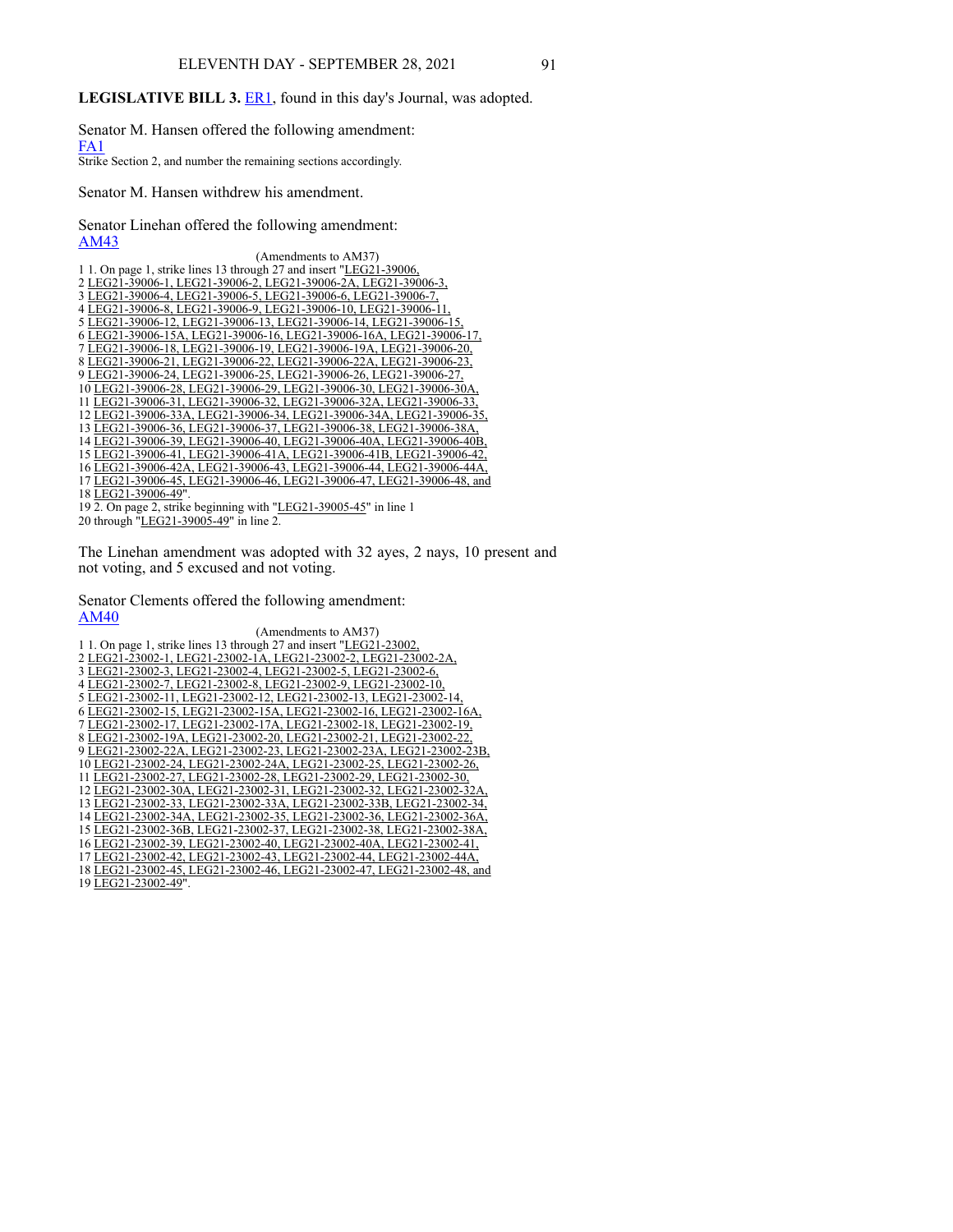20 2. On page 2, strike beginning with "LEG21-39005-45" in line 1 21 through "LEG21-39005-49" in line 2.

Senator Clements withdrew his amendment.

Senator Groene moved for a call of the house. The motion prevailed with 27 ayes, 3 nays, and 19 not voting.

Senator M. Cavanaugh requested a record vote on the advancement of the bill.

Voting in the affirmative, 38:

| Aguilar       | DeBoer     | Hilkemann   | McDonnell      | Slama       |
|---------------|------------|-------------|----------------|-------------|
| Albrecht      | Dorn       | Hughes      | McKinney       | Vargas      |
| Arch          | Friesen    | Kolterman   | Morfeld        | <b>Walz</b> |
| <b>Blood</b>  | Geist      | Lathrop     | Moser          | Wayne       |
| <b>Brandt</b> | Gragert    | Lindstrom   | Murman         | Williams    |
| <b>Briese</b> | Halloran   | Linehan     | Pahls          | Wishart     |
| Clements      | Hansen, B. | Lowe        | Pansing Brooks |             |
| Day           | Hilgers    | McCollister | Sanders        |             |

Voting in the negative, 6:

| <b>Bostelman</b> | Erdman | Hansen, M. |
|------------------|--------|------------|
| Cavanaugh, M.    | Groene | Hunt       |

Present and not voting, 2:

Bostar Cavanaugh, J.

Excused and not voting, 3:

Brewer Flood Stinner

Advanced to Enrollment and Review for Engrossment with 38 ayes, 6 nays, 2 present and not voting, and 3 excused and not voting.

The Chair declared the call raised.

**LEGISLATIVE BILL 6.** Senator M. Cavanaugh requested a machine vote on the advancement of the bill.

Advanced to Enrollment and Review for Engrossment with 44 ayes, 1 nay, 1 present and not voting, and 3 excused and not voting.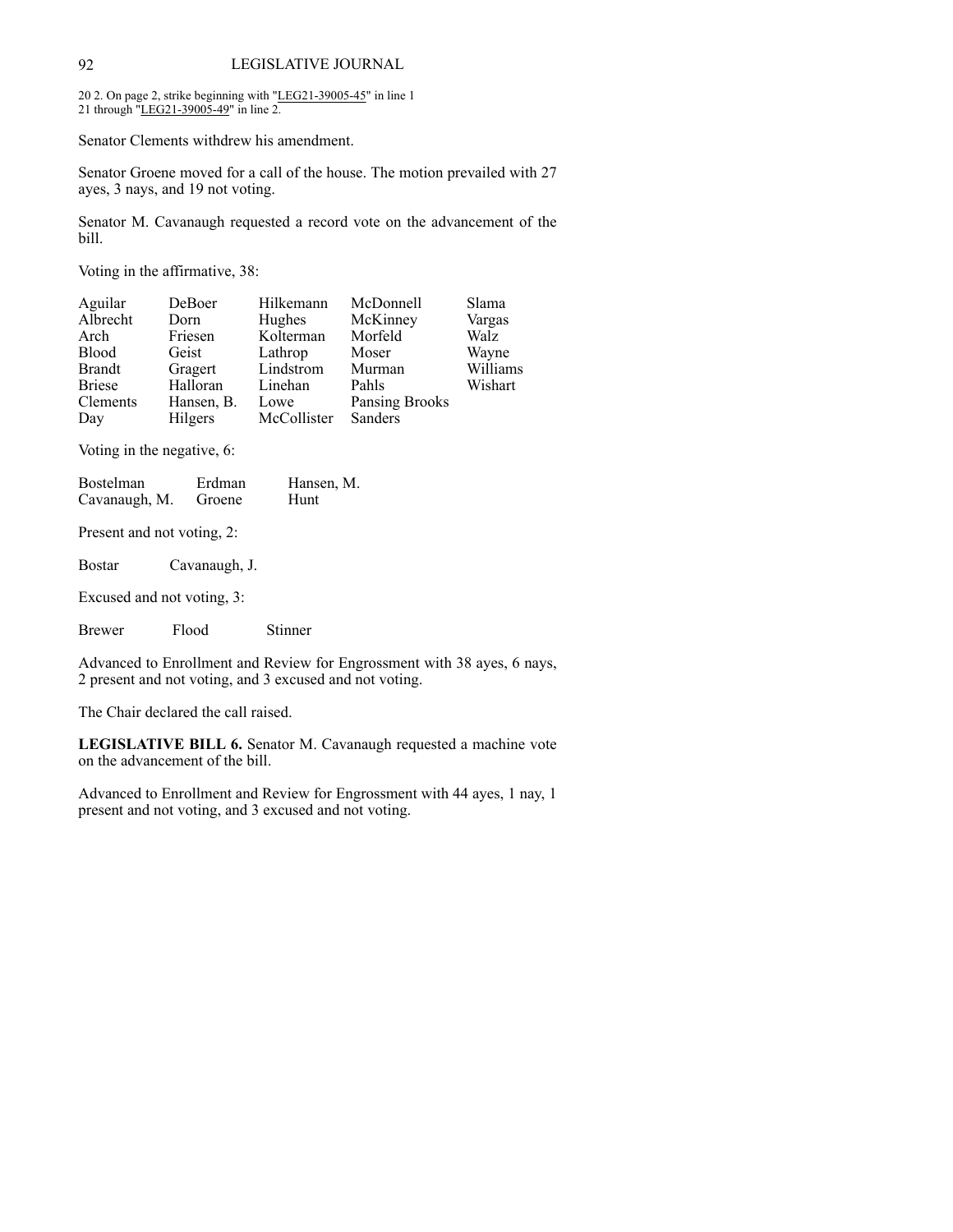**LEGISLATIVE BILL 5.** Senator M. Cavanaugh requested a machine vote on the advancement of the bill.

Advanced to Enrollment and Review for Engrossment with 40 ayes, 3 nays, 3 present and not voting, and 3 excused and not voting.

**LEGISLATIVE BILL 8.** Senator Linehan offered the following amendment:

[AM41](https://www.nebraskalegislature.gov/FloorDocs/107/PDF/AM/AM41.pdf) (Amendments to AM39)

1 1. On page 1, strike beginning with "REG21-39002" in line 9 through

2 "REG21-39002-8" in line 11 and insert "REG21-39003, REG21-39003-1, 3 REG21-39003-2, REG21-39003-3, REG21-39003-4, REG21-39003-5,

4 REG21-39003-6, REG21-39003-7, and REG21-39003-8".

The Linehan amendment was adopted with 42 ayes, 1 nay, 3 present and not voting, and 3 excused and not voting.

Senator M. Cavanaugh requested a machine vote on the advancement of the bill.

Advanced to Enrollment and Review for Engrossment with 43 ayes, 2 nays, 1 present and not voting, and 3 excused and not voting.

**LEGISLATIVE BILL 7.** Senator Linehan offered the following amendment:

[AM42](https://www.nebraskalegislature.gov/FloorDocs/107/PDF/AM/AM42.pdf) (Amendments to AM33) 1 1. On page 1, strike beginning with "ED21-39002" in line 9 through 2 "ED21-39002-8" in line 11 and insert "ED21-39003, ED21-39003-1, 3 ED21-39003-2, ED21-39003-3, ED21-39003-4, ED21-39003-5, ED21-39003-6, 4 ED21-39003-7, and ED21-39003-8".

The Linehan amendment was adopted with 40 ayes, 1 nay, 5 present and not voting, and 3 excused and not voting.

Senator M. Cavanaugh requested a machine vote on the advancement of the bill.

Advanced to Enrollment and Review for Engrossment with 40 ayes, 2 nays, 4 present and not voting, and 3 excused and not voting.

### **LEGISLATIVE BILL 14.** Considered.

Senator McCollister requested a machine vote on the advancement of the bill.

Advanced to Enrollment and Review for Engrossment with 44 ayes, 0 nays, 2 present and not voting, and 3 excused and not voting.